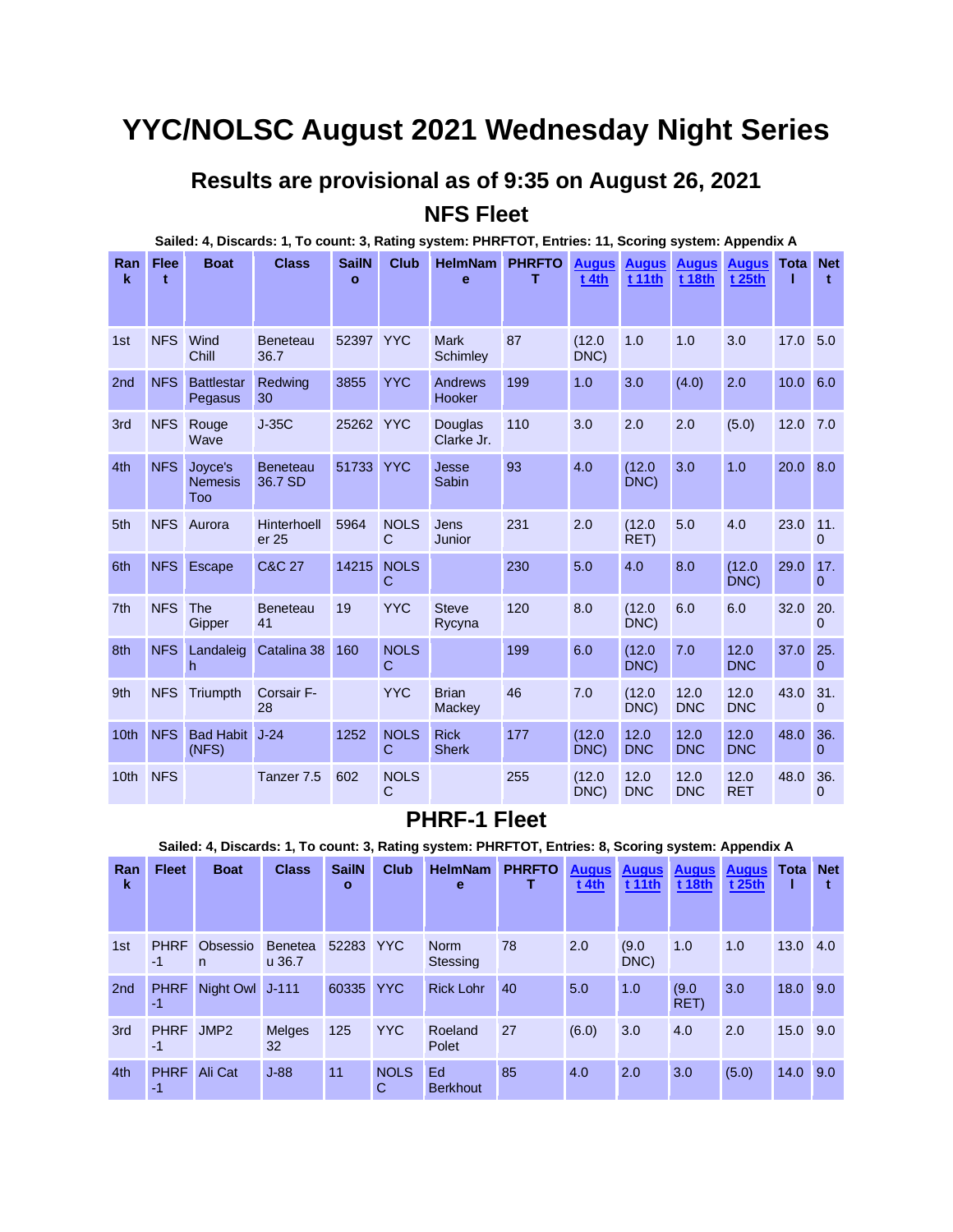| Ran<br>k        | <b>Fleet</b>        | <b>Boat</b>    | <b>Class</b>                      | <b>SailN</b><br>$\mathbf{o}$ | <b>Club</b>      | <b>HelmNam</b><br>е           | <b>PHRFTO</b>  | <b>Augus</b><br>$t$ 4th | <b>Augus</b><br>t 11th | <b>Augus</b><br>t 18th | <b>Augus</b><br>t 25th | Tota | <b>Net</b>         |
|-----------------|---------------------|----------------|-----------------------------------|------------------------------|------------------|-------------------------------|----------------|-------------------------|------------------------|------------------------|------------------------|------|--------------------|
| 5th             | <b>PHRF</b><br>$-1$ | <b>SkyFall</b> | <b>Esse</b><br>850                | 007                          | <b>NOLS</b><br>C | Peter<br><b>Berridge</b>      | 84             | 1.0                     | (9.0)<br>DNC)          | 9.0<br><b>DNC</b>      | 6.0                    | 25.0 | 16.<br>0           |
| 6th             | <b>PHRF</b><br>-1   | Perbacco       | <b>Schock</b><br>35               | 54260                        | <b>YYC</b>       | Shane<br>Vansrom              | 76             | 3.0                     | (9.0)<br>DNC)          | 9.0<br><b>RET</b>      | 4.0                    | 25.0 | 16.<br>0           |
| 7 <sup>th</sup> | <b>PHRF</b><br>$-1$ | Absolute       | Dobroth<br>30                     | 54299                        | <b>NOLS</b><br>C | Mike<br>Armstrong             | 93             | 7.0                     | (9.0)<br>DNC)          | 2.0                    | 9.0<br><b>DNC</b>      | 27.0 | 18.<br>$\mathbf 0$ |
| 8th             | <b>PHRF</b><br>-1   | Zing           | <b>Melges</b><br>IC <sub>37</sub> | 028                          | <b>YYC</b>       | <b>Robert</b><br><b>Hesse</b> | $\overline{4}$ | (9.0)<br>DNC)           | 9.0<br><b>DNC</b>      | 9.0<br><b>DNC</b>      | 9.0<br><b>DNC</b>      | 36.0 | 27.<br>0           |

#### **PHRF-2 Fleet**

**Sailed: 4, Discards: 1, To count: 3, Rating system: PHRFTOT, Entries: 15, Scoring system: Appendix A**

| Ran<br>k         | <b>Fleet</b>        | <b>Boat</b>           | <b>Class</b>                    | <b>SailN</b><br>$\mathbf{o}$ | <b>Club</b>                 | <b>HelmNam</b><br>ė          | <b>PHRFTO</b><br>т | <b>Augus</b><br>$t$ 4th | <b>Augus</b><br><b>t11th</b> | <b>Augus</b><br><b>t 18th</b> | <b>Augus</b><br>t 25th | Tota | <b>Net</b><br>$\mathbf t$ |
|------------------|---------------------|-----------------------|---------------------------------|------------------------------|-----------------------------|------------------------------|--------------------|-------------------------|------------------------------|-------------------------------|------------------------|------|---------------------------|
| 1st              | <b>PHRF</b><br>$-2$ | Mo Money              | $J-22$                          | 489                          | <b>YYC</b>                  | Vic Snyder                   | 167                | 2.0                     | 1.0                          | 1.0                           | (3.0)                  | 7.0  | 4.0                       |
| 2 <sub>nd</sub>  | <b>PHRF</b><br>$-2$ | Extra<br><b>Bases</b> | Olson<br>30                     | 18186                        | <b>NOLS</b><br>$\mathsf{C}$ | James Day                    | 114                | 1.0                     | (16.0)<br>DNS)               | 2.0                           | 2.0                    | 21.0 | 5.0                       |
| 3rd              | <b>PHRF</b><br>$-2$ | Margaritavil<br>le    | $J-70$                          | 303                          | <b>YYC</b>                  | <b>Scott</b><br><b>Dinse</b> | 114                | 5.0                     | 3.0                          | (16.0)<br>DNC)                | 1.0                    | 25.0 | 9.0                       |
| 4th              | <b>PHRF</b><br>$-2$ | Kraken                | <b>SR-27</b>                    | 727                          | <b>NOLS</b><br>$\mathbf C$  | Cody<br>Montgome<br>ry       | 110                | 4.0                     | 2.0                          | 3.0                           | (7.0)                  | 16.0 | 9.0                       |
| 5th              | <b>PHRF</b><br>$-2$ | Squirmy               | C&C 29-<br>$\mathfrak{p}$       | 406                          | <b>YYC</b>                  | Alex<br>O'Brien              | 176                | 3.0                     | 4.0                          | 7.0                           | (16.0)<br>DNC)         | 30.0 | 14.<br>$\Omega$           |
| 6th              | <b>PHRF</b><br>$-2$ | Unplugged             | Laser<br>28                     | 164                          | <b>NOLS</b><br>$\mathbf C$  | <b>John Mills</b>            | 132                | (9.0)                   | 6.0                          | 4.0                           | 4.0                    | 23.0 | 14.<br>$\overline{0}$     |
| 7th              | <b>PHRF</b><br>$-2$ | <b>Boom</b>           | Laser<br>28                     | 104                          | <b>NOLS</b><br>$\mathsf{C}$ | Larry<br><b>Huibers</b>      | 126                | 8.0                     | 5.0                          | 5.0                           | (16.0)<br>DNC)         | 34.0 | 18.<br>$\mathbf{0}$       |
| 8th              | <b>PHRF</b><br>$-2$ | <b>Lucky Lady</b>     | Pearson<br>30                   | 239                          | <b>YYC</b>                  | <b>Josh Stack</b>            | 177                | 10.0                    | (16.0)<br>DNC)               | 6.0                           | 5.0                    | 37.0 | 21.<br>$\Omega$           |
| 9th              | <b>PHRF</b><br>$-2$ | Wings                 | <b>Benetea</b><br>u 10R         | 34                           | <b>NOLS</b><br>$\mathsf{C}$ | <b>Bill Cavers</b>           | 97                 | 7.0                     | (16.0)<br>DNC)               | 9.0                           | 6.0                    | 38.0 | 22.<br>$\mathbf{0}$       |
| 10th             | <b>PHRF</b><br>$-2$ | <b>Bad Habit</b>      | $J-24$                          | 1252                         | <b>NOLS</b><br>$\mathsf{C}$ | <b>Rick Sherk</b>            | 162                | 6.0                     | (16.0)<br>DNC)               | 8.0                           | 9.0                    | 39.0 | 23.<br>$\overline{0}$     |
| 11th             | <b>PHRF</b><br>$-2$ | Entropy               | Niagara<br>26                   | 113                          | <b>YYC</b>                  | <b>Will Harris</b>           | 183                | (16.0)<br>DNC)          | 16.0<br><b>DNC</b>           | 16.0<br><b>DNC</b>            | 8.0                    | 56.0 | 40.<br>$\overline{0}$     |
| 12 <sub>th</sub> | <b>PHRF</b><br>$-2$ | Summer<br>Love        | <b>Benetea</b><br>u First<br>32 | 1825                         | <b>YYC</b>                  | Gabriel<br>Lewis             | 144                | 11.0                    | (16.0)<br>DNC)               | 16.0<br><b>DNC</b>            | 16.0<br><b>DNC</b>     | 59.0 | 43.<br>$\Omega$           |
| 13th             | <b>PHRF</b><br>$-2$ | Escape                | $J-22$                          | 1579                         | <b>YYC</b>                  | Family<br><b>Hubies</b>      | 167                | (16.0)<br>DNC)          | 16.0<br><b>DNC</b>           | 16.0<br><b>DNC</b>            | 16.0<br><b>DNC</b>     | 64.0 | 48.<br>$\Omega$           |
| 13th             | <b>PHRF</b><br>$-2$ | J9                    | J9                              | $\overline{2}$               | <b>YYC</b>                  | Don Finkle                   | 120                | (16.0)<br>RET)          | 16.0<br><b>DNC</b>           | 16.0<br><b>DNC</b>            | 16.0<br><b>RET</b>     | 64.0 | 48.<br>0                  |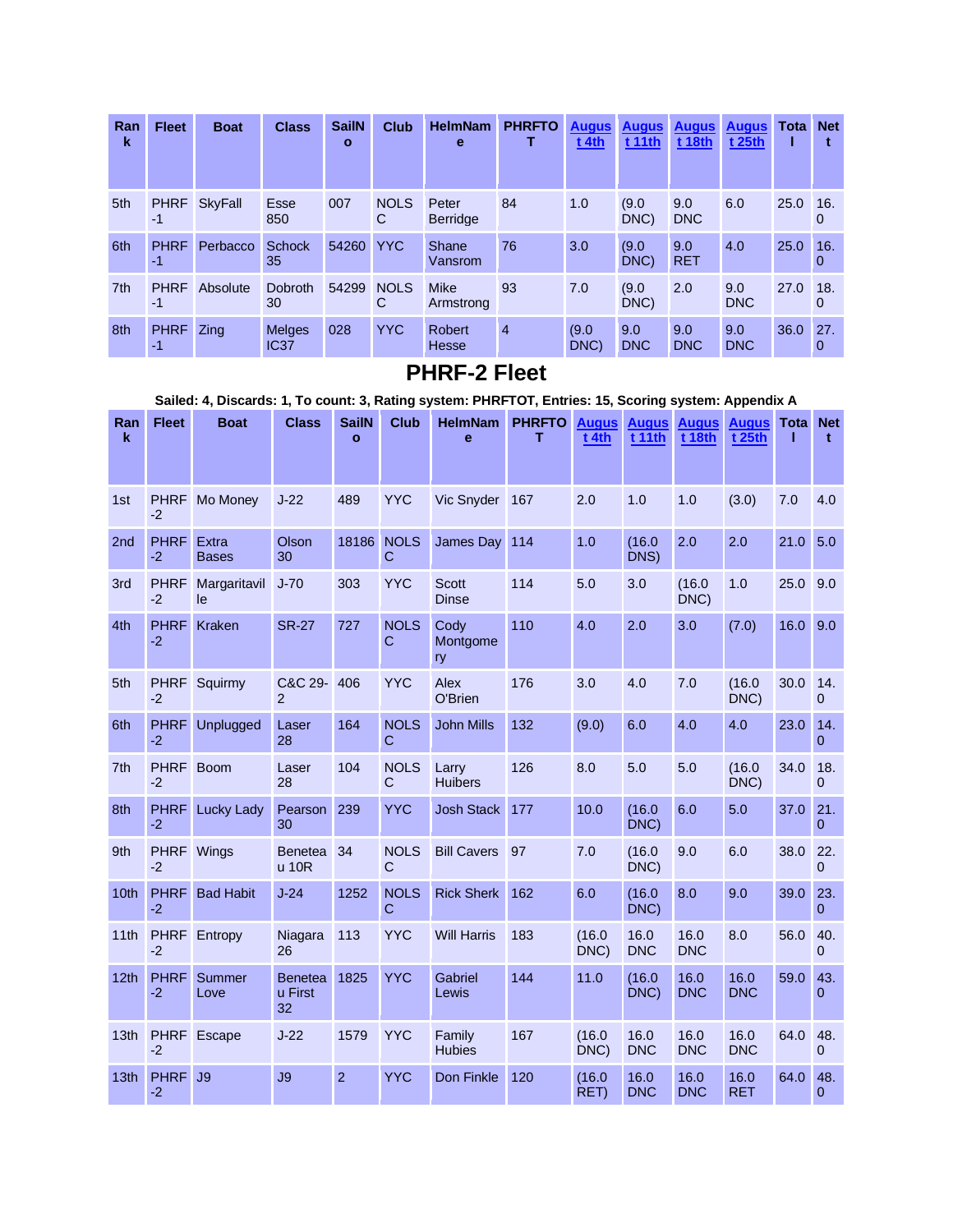| Ran<br>k         | <b>Fleet</b> | <b>Boat</b>           | <b>Class</b>              | <b>SailN</b><br>o | <b>Club</b> | <b>HelmNam</b><br>е | <b>PHRFTO Augus Augus Augus Augus Tota Net</b> | $t$ 4th        | $t$ 11th           | $t$ 18th           | t 25th             |          |  |
|------------------|--------------|-----------------------|---------------------------|-------------------|-------------|---------------------|------------------------------------------------|----------------|--------------------|--------------------|--------------------|----------|--|
| 13 <sub>th</sub> | $-2$         | <b>PHRF</b> Bangalore | Nonsuc<br>h <sub>26</sub> | $\blacksquare$ 17 | YYC.        | Kevin<br>Doyle      | 228                                            | (16.0)<br>DNC) | 16.0<br><b>DNC</b> | 16.0<br><b>DNC</b> | 16.0<br><b>DNC</b> | 64.0 48. |  |

#### **August 4th - NFS Fleet**

| Ran<br>$\mathbf k$ | <b>Flee</b><br>t | <b>Boat</b>                      | <b>Class</b>               | <b>SailN</b><br>$\mathbf{o}$ | <b>Club</b>                | <b>HelmNam</b><br>e    | <b>PHRFTO</b><br>т | <b>Start</b>              | <b>Finish</b>             | <b>Elapse</b><br>d | <b>Correcte</b><br>d | <b>Point</b><br>s |
|--------------------|------------------|----------------------------------|----------------------------|------------------------------|----------------------------|------------------------|--------------------|---------------------------|---------------------------|--------------------|----------------------|-------------------|
| $\mathbf{1}$       | <b>NFS</b>       | <b>Battlestar</b><br>Pegasus     | Redwing<br>30              | 3855                         | <b>YYC</b>                 | Andrews<br>Hooker      | 199                | 18:45:0<br>$\Omega$       | 19:54:5<br>$\overline{7}$ | 1:09:57            | 1:05:59              | 1.0               |
| $\overline{2}$     | <b>NFS</b>       | Aurora                           | Hinterhoell<br>er 25       | 5964                         | <b>NOLS</b><br>$\mathbf C$ | <b>Jens</b><br>Junior  | 231                | $\overline{0}$            | 18:45:0 20:01:3<br>6      | 1:16:36            | 1:08:36              | 2.0               |
| 3                  | <b>NFS</b>       | Rouge<br>Wave                    | $J-35C$                    | 25262 YYC                    |                            | Douglas<br>Clarke Jr.  | 110                | 18:45:0<br>$\overline{0}$ | 19:49:2<br>5              | 1:04:25            | 1:11:21              | 3.0               |
| $\overline{4}$     | <b>NFS</b>       | Joyce's<br><b>Nemesis</b><br>Too | <b>Beneteau</b><br>36.7 SD | 51733                        | <b>YYC</b>                 | Jesse<br>Sabin         | 93                 | 18:45:0<br>$\overline{0}$ | 19:47:3<br>$\mathbf{1}$   | 1:02:31            | 1:11:37              | 4.0               |
| 5                  |                  | NFS Escape                       | <b>C&amp;C 27</b>          | 14215 NOLS                   | C                          |                        | 230                | 18:50:0<br>$\overline{0}$ | 20:10:1<br>$\overline{1}$ | 1:20:11            | 1:11:56              | 5.0               |
| 6                  | <b>NFS</b>       | Landaleig<br>h                   | Catalina 38                | 160                          | <b>NOLS</b><br>$\mathbf C$ |                        | 199                | 18:45:0<br>$\overline{0}$ | 20:07:3<br>6              | 1:22:36            | 1:17:55              | 6.0               |
| $\overline{7}$     | <b>NFS</b>       | Triumpth                         | Corsair F-<br>28           |                              | <b>YYC</b>                 | <b>Brian</b><br>Mackey | 46                 | 18:45:0<br>$\overline{0}$ | 19:48:3<br>8              | 1:03:38            | 1:20:33              | 7.0               |
| 8                  | <b>NFS</b>       | The<br>Gipper                    | <b>Beneteau</b><br>41      | 19                           | <b>YYC</b>                 | <b>Steve</b><br>Rycyna | 120                | 18:45:0<br>$\overline{0}$ | 19:59:2<br>$\overline{2}$ | 1:14:22            | 1:20:47              | 8.0               |

#### **Start: Start 1, Finishes: Place**

## **August 11th - NFS Fleet**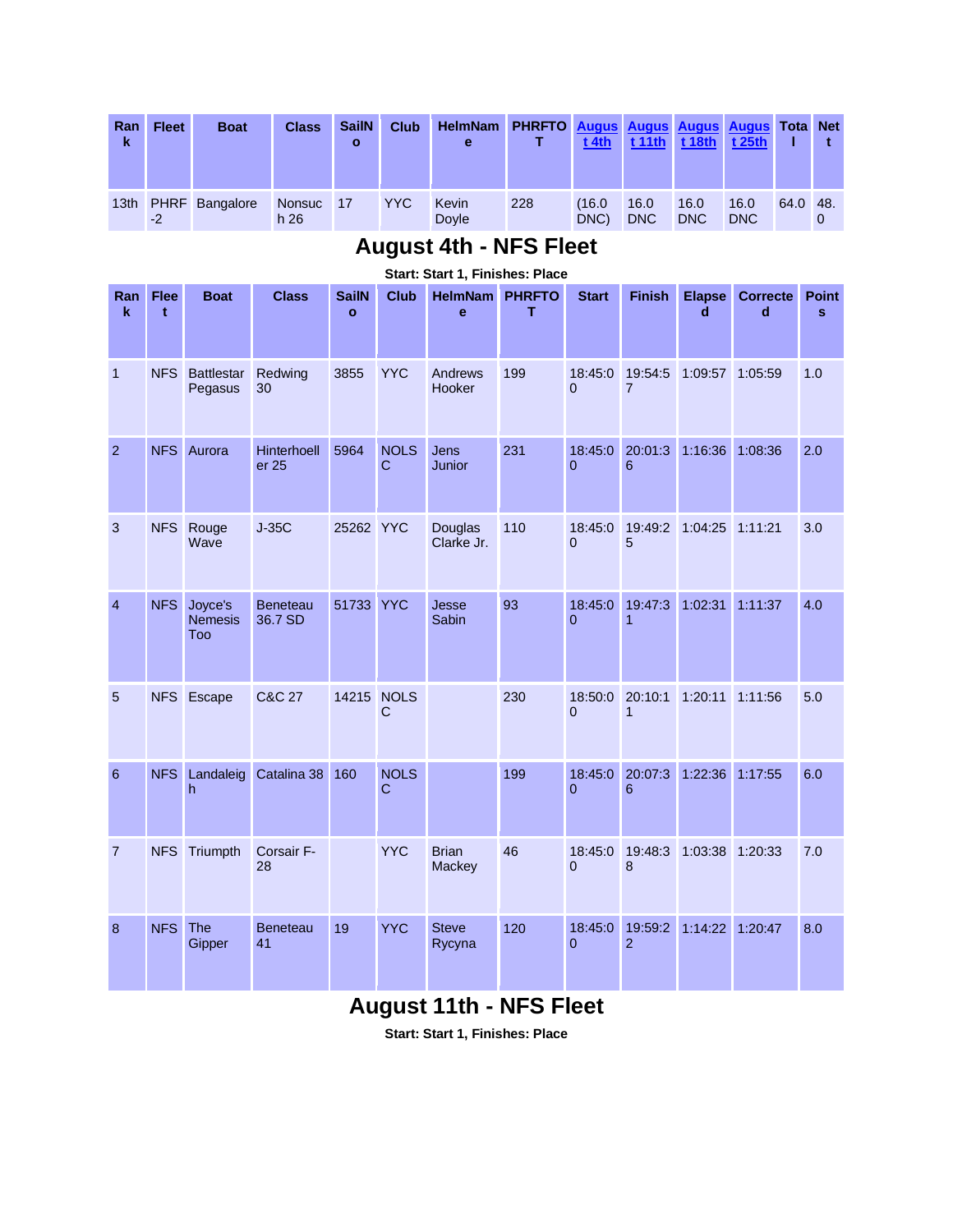| Ran<br>$\mathbf k$ | <b>Flee</b><br>t | <b>Boat</b>   | <b>Class</b>            | <b>SailN</b><br>$\mathbf{o}$ | <b>Club</b>                 | <b>HelmNam</b><br>e     | <b>PHRFTO</b><br>т | <b>Start</b>        | <b>Finish</b>             | <b>Elapse</b><br>d | <b>Correcte</b><br>d | <b>Point</b><br>s |
|--------------------|------------------|---------------|-------------------------|------------------------------|-----------------------------|-------------------------|--------------------|---------------------|---------------------------|--------------------|----------------------|-------------------|
| $\mathbf{1}$       | <b>NFS</b>       | Wind<br>Chill | <b>Beneteau</b><br>36.7 | 52397 YYC                    |                             | <b>Mark</b><br>Schimley | 87                 | 18:50:0<br>0        | 19:31:1<br>$\overline{4}$ | 0:41:14            | 0:47:49              | 1.0               |
| $\overline{2}$     | <b>NFS</b>       | Rouge<br>Wave | $J-35C$                 | 25262                        | <b>YYC</b>                  | Douglas<br>Clarke Jr.   | 110                | 18:50:0<br>$\Omega$ | 19:36:0<br>7              | 0:46:07            | 0:51:05              | 2.0               |
| 3                  | <b>NFS</b>       | Pegasus       | Battlesta Redwing<br>30 | 3855                         | <b>YYC</b>                  | Andrews<br>Hooker       | 199                | 18:50:0<br>$\Omega$ | 19:48:0<br>8              | 0:58:08            | 0:54:50              | 3.0               |
| $\overline{4}$     | <b>NFS</b>       | Escape        | <b>C&amp;C 27</b>       | 14215                        | <b>NOLS</b><br>C            |                         | 230                | 18:50:0<br>$\Omega$ | 19:57:1<br>8              | 1:07:18            | 1:00:22              | 4.0               |
| 5                  | <b>NFS</b>       | Aurora        | Hinterhoell<br>er 25    | 5964                         | <b>NOLS</b><br>$\mathsf{C}$ | Jens<br>Junior          | 231                |                     |                           | <b>RET</b>         |                      | 12.0              |

## **August 18th - NFS Fleet**

| Ran<br>$\mathbf k$ | <b>Flee</b><br>$\ddot{\phantom{1}}$ | <b>Boat</b>                      | <b>Class</b>               | <b>SailN</b><br>$\mathbf{o}$ | <b>Club</b> | <b>HelmNam</b><br>e     | <b>PHRFTO</b><br>т | <b>Start</b>              | <b>Finish</b>          | <b>Elapse</b><br>d | <b>Correcte</b><br>d | <b>Point</b><br>s |
|--------------------|-------------------------------------|----------------------------------|----------------------------|------------------------------|-------------|-------------------------|--------------------|---------------------------|------------------------|--------------------|----------------------|-------------------|
| $\mathbf{1}$       | <b>NFS</b>                          | Wind<br>Chill                    | <b>Beneteau</b><br>36.7    | 52397 YYC                    |             | <b>Mark</b><br>Schimley | 87                 | 18:50:0<br>$\Omega$       | 19:37:0                | 0:47:01            | 0:54:31              | 1.0               |
| $\overline{2}$     | <b>NFS</b>                          | Rouge<br>Wave                    | $J-35C$                    | 25262 YYC                    |             | Douglas<br>Clarke Jr.   | 110                | 18:50:0<br>$\overline{0}$ | 19:39:3<br>8           | 0:49:38            | 0:54:58              | 2.0               |
| 3                  | <b>NFS</b>                          | Joyce's<br><b>Nemesis</b><br>Too | <b>Beneteau</b><br>36.7 SD | 51733 YYC                    |             | Jesse<br>Sabin          | 93                 | 18:50:0<br>$\Omega$       | 19:39:3<br>9           | 0:49:39            | 0:56:53              | 3.0               |
| $\overline{4}$     | <b>NFS</b>                          | <b>Battlestar</b><br>Pegasus     | Redwing<br>30              | 3855                         | <b>YYC</b>  | Andrews<br>Hooker       | 199                | 18:50:0<br>$\overline{0}$ | 19:51:2<br>$\mathbf 0$ | 1:01:20            | 0:57:52              | 4.0               |
| 5                  | <b>NFS</b>                          | Aurora                           | <b>Hinterhoell</b>         | 5964                         | <b>NOLS</b> | Jens                    | 231                | 18:50:0                   | 19:56:1                | 1:06:18            | 0:59:23              | 5.0               |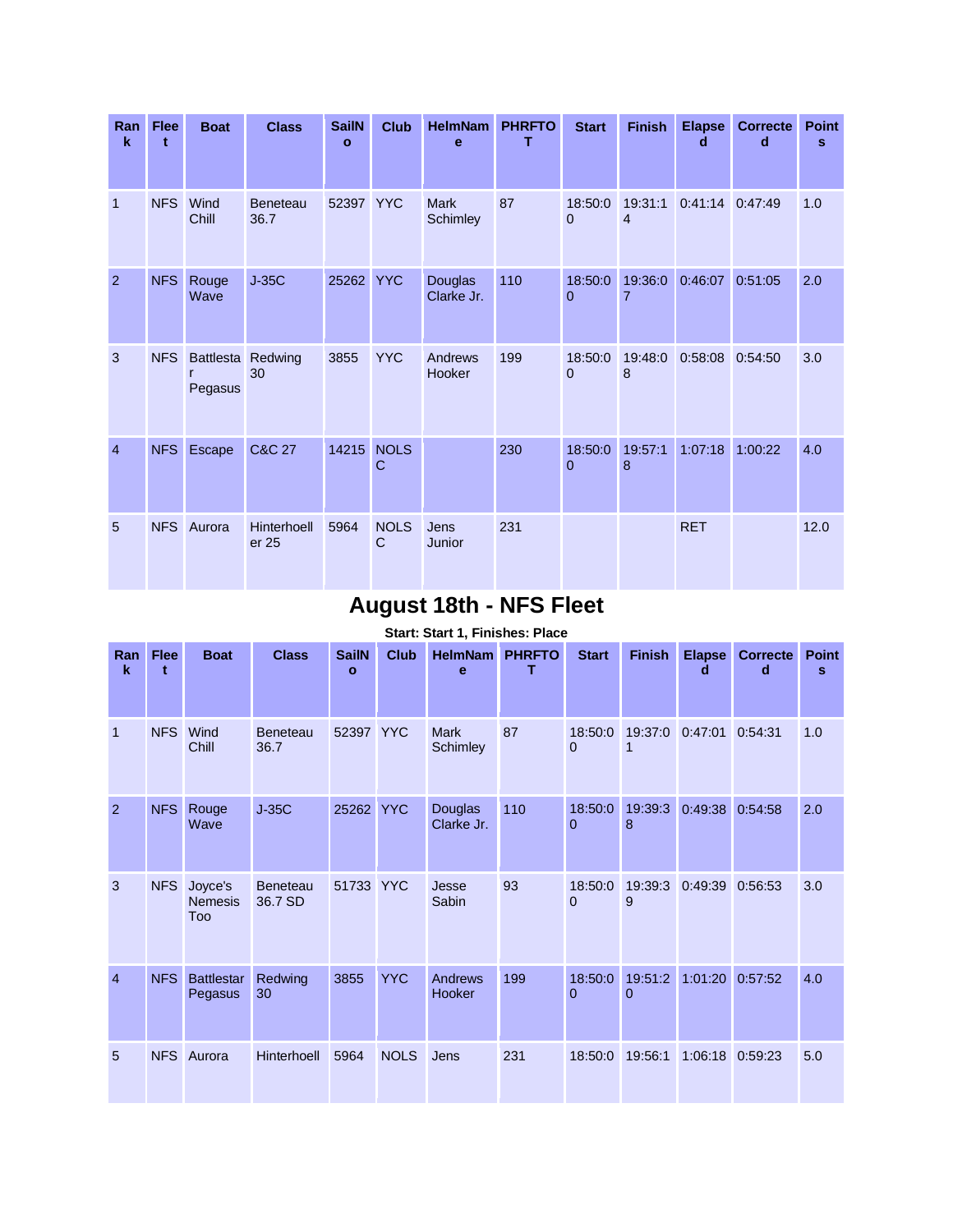| Ran<br>$\mathbf k$ | <b>Flee</b><br>t | <b>Boat</b>          | <b>Class</b>          | <b>SailN</b><br>$\mathbf{o}$ | <b>Club</b>      | <b>HelmNam</b><br>e    | <b>PHRFTO</b> | <b>Start</b>            | <b>Finish</b> | <b>Elapse</b><br>d | <b>Correcte</b><br>d | <b>Point</b><br>s |
|--------------------|------------------|----------------------|-----------------------|------------------------------|------------------|------------------------|---------------|-------------------------|---------------|--------------------|----------------------|-------------------|
|                    |                  |                      | er 25                 |                              | $\mathsf{C}$     | Junior                 |               | $\overline{0}$          | 8             |                    |                      |                   |
| 6                  | <b>NFS</b>       | <b>The</b><br>Gipper | <b>Beneteau</b><br>41 | 19                           | <b>YYC</b>       | <b>Steve</b><br>Rycyna | 120           | 18:50:0<br>$\mathbf 0$  | 19:45:5<br>9  | 0:55:59 1:00:49    |                      | 6.0               |
| $\overline{7}$     | <b>NFS</b>       | h                    | Landaleig Catalina 38 | 160                          | <b>NOLS</b><br>C |                        | 199           | 18:50:0<br>$\Omega$     | 19:58:0<br>4  | 1:08:04 1:04:13    |                      | 7.0               |
| 8                  | <b>NFS</b>       | Escape               | C&C 27                | 14215                        | <b>NOLS</b><br>C |                        | 230           | 18:50:0<br>$\mathbf{0}$ | 20:06:1<br>4  | 1:16:14            | 1:08:23              | 8.0               |

## **August 25th - NFS Fleet**

| Ran<br>$\mathbf k$ | <b>Flee</b><br>t | <b>Boat</b>                             | <b>Class</b>                | <b>SailN</b><br>$\mathbf{o}$ | <b>Club</b>                | <b>HelmNam</b><br>e     | <b>PHRFTO</b><br>т | <b>Start</b>        | <b>Finish</b>       | <b>Elapse</b><br>$\mathbf d$ | <b>Correcte</b><br>d | <b>Point</b><br>s |
|--------------------|------------------|-----------------------------------------|-----------------------------|------------------------------|----------------------------|-------------------------|--------------------|---------------------|---------------------|------------------------------|----------------------|-------------------|
| $\overline{1}$     | <b>NFS</b>       | Joyce's<br><b>Nemesis</b><br><b>Too</b> | <b>Beneteau</b><br>36.7 SD  | 51733                        | <b>YYC</b>                 | Jesse<br>Sabin          | 93                 | 18:50:0<br>$\Omega$ | 19:42:1<br>2        | 0:52:12                      | 0:59:48              | 1.0               |
| $\overline{2}$     | <b>NFS</b>       | <b>Battlesta</b><br>Pegasus             | Redwing<br>30               | 3855                         | <b>YYC</b>                 | Andrews<br>Hooker       | 199                | 18:50:0<br>$\Omega$ | 20:00:1<br>6        | 1:10:16                      | 1:06:17              | 2.0               |
| 3                  | <b>NFS</b>       | Wind<br>Chill                           | <b>Beneteau</b><br>36.7     | 52397 YYC                    |                            | <b>Mark</b><br>Schimley | 87                 | 18:50:0<br>$\Omega$ | 19:47:1<br>2        | 0:57:12                      | 1:06:20              | 3.0               |
| $\overline{4}$     | <b>NFS</b>       | Aurora                                  | <b>Hinterhoell</b><br>er 25 | 5964                         | <b>NOLS</b><br>$\mathbf C$ | Jens<br>Junior          | 231                | 18:50:0<br>$\Omega$ | 20:08:2<br>$\Omega$ | 1:18:20                      | 1:10:10              | 4.0               |
| 5                  | <b>NFS</b>       | Rouge<br>Wave                           | $J-35C$                     | 25262                        | <b>YYC</b>                 | Douglas<br>Clarke Jr.   | 110                | 18:50:0<br>$\Omega$ | 20:01:4<br>9        | 1:11:49                      | 1:19:32              | 5.0               |
| 6                  | <b>NFS</b>       | <b>The</b><br>Gipper                    | <b>Beneteau</b><br>41       | 19                           | <b>YYC</b>                 | <b>Steve</b><br>Rycyna  | 120                | 18:50:0<br>$\Omega$ | 20:10:2<br>3        | 1:20:23                      | 1:27:19              | 6.0               |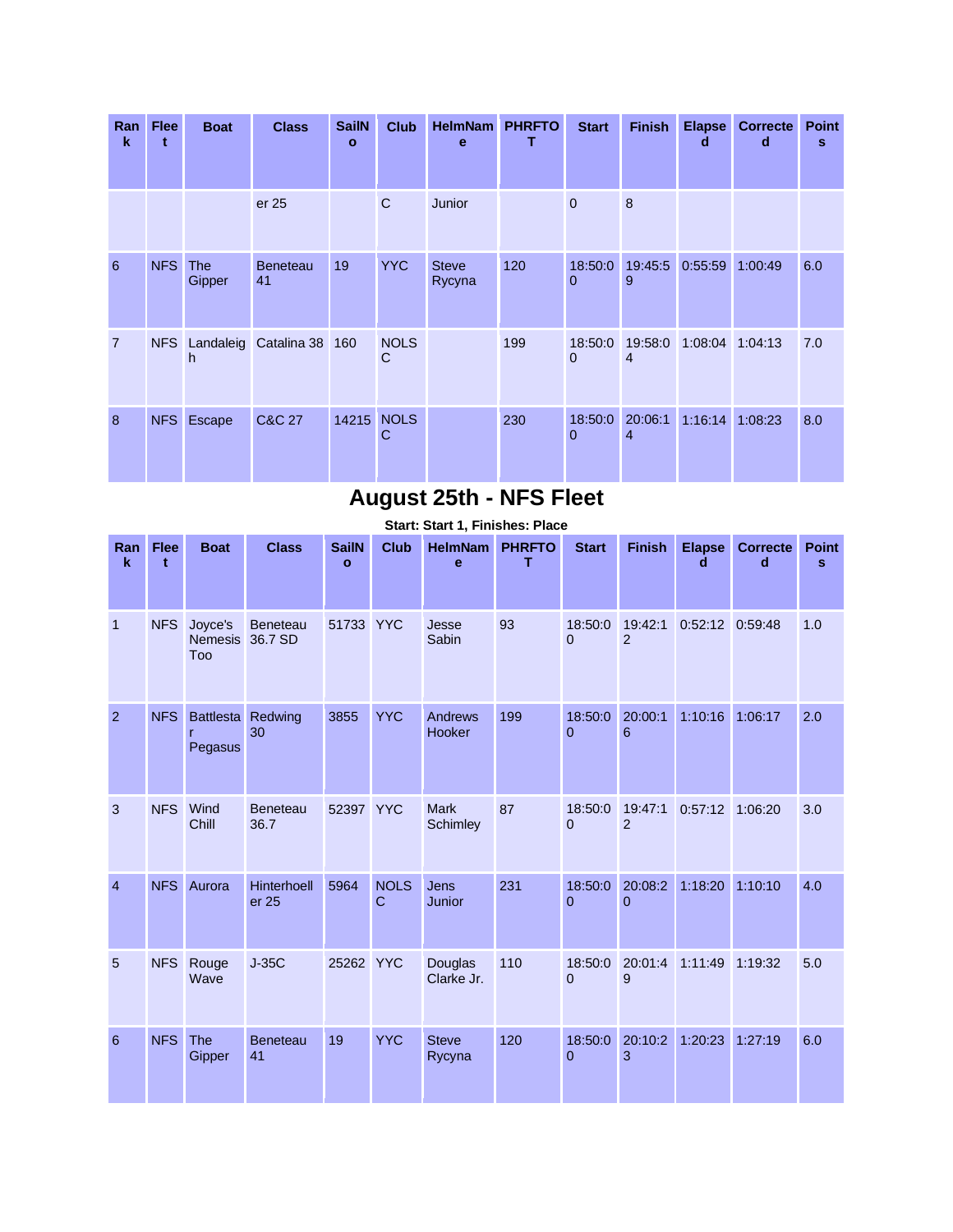| Ran<br>-k | <b>Flee</b> | <b>Boat</b> | <b>Class</b>   | <b>SailN</b><br>$\mathbf{o}$ | <b>Club</b>      | HelmNam PHRFTO<br>е |     | <b>Start</b> | <b>Finish</b> | d          | <b>Elapse Correcte Point</b><br>d | s    |
|-----------|-------------|-------------|----------------|------------------------------|------------------|---------------------|-----|--------------|---------------|------------|-----------------------------------|------|
|           | <b>NFS</b>  |             | Tanzer 7.5 602 |                              | <b>NOLS</b><br>C |                     | 255 |              |               | <b>RET</b> |                                   | 12.0 |

#### **August 4th - PHRF-1 Fleet**

|                    |                     |                          |                      |                              |                               | <b>UWILI, III</b>              |                    |                     |                           |                    |                      |                              |
|--------------------|---------------------|--------------------------|----------------------|------------------------------|-------------------------------|--------------------------------|--------------------|---------------------|---------------------------|--------------------|----------------------|------------------------------|
| Ran<br>$\mathbf k$ | <b>Fleet</b>        | <b>Boat</b>              | <b>Class</b>         | <b>SailN</b><br>$\mathbf{o}$ | <b>Club</b>                   | <b>HelmNam</b><br>e            | <b>PHRFTO</b><br>т | <b>Start</b>        | <b>Finish</b>             | <b>Elapse</b><br>d | <b>Correcte</b><br>d | <b>Point</b><br>$\mathbf{s}$ |
| $\mathbf{1}$       | <b>PHRF</b><br>$-1$ | <b>SkyFall</b>           | <b>Esse</b><br>850   | 007                          | <b>NOLS</b><br>$\mathbf C$    | Peter<br><b>Berridge</b>       | 84                 | 18:55:0<br>$\Omega$ | 19:48:1<br>6              | 0:53:16            | 1:02:09              | 1.0                          |
| $\overline{2}$     | <b>PHRF</b><br>$-1$ | Obsessio<br>$\mathsf{n}$ | Benetea<br>u 36.7    | 52283                        | <b>YYC</b>                    | <b>Norm</b><br><b>Stessing</b> | 78                 | 18:55:0<br>$\Omega$ | 19:50:1<br>6              | 0:55:16            | 1:05:18              | 2.0                          |
| 3                  | <b>PHRF</b><br>$-1$ | Perbacco                 | <b>Schock</b><br>35  | 54260                        | <b>YYC</b>                    | Shane<br>Vansrom               | 76                 | 18:55:0<br>$\Omega$ | 19:50:4<br>9              | 0:55:49            | 1:06:13              | 3.0                          |
| $\overline{4}$     | <b>PHRF</b><br>$-1$ | Ali Cat                  | $J-88$               | 11                           | <b>NOLS</b><br>$\overline{C}$ | Ed<br><b>Berkhout</b>          | 85                 | 18:55:0<br>$\Omega$ | 19:51:5<br>8              | 0:56:58            | 1:06:20              | 4.0                          |
| 5                  | <b>PHRF</b><br>$-1$ | Night Owl J-111          |                      | 60335 YYC                    |                               | <b>Rick Lohr</b>               | 40                 | 18:55:0<br>$\Omega$ | 19:47:0<br>9              | 0:52:09            | 1:06:55              | 5.0                          |
| 6                  | <b>PHRF</b><br>$-1$ | JMP <sub>2</sub>         | <b>Melges</b><br>32  | 125                          | <b>YYC</b>                    | Roeland<br>Polet               | 27                 | 18:55:0<br>$\Omega$ | 19:45:4<br>$\overline{2}$ | 0:50:42            | 1:07:02              | 6.0                          |
| 7                  | <b>PHRF</b><br>$-1$ | Absolute                 | <b>Dobroth</b><br>30 | 54299                        | <b>NOLS</b><br>$\mathbf C$    | <b>Mike</b><br>Armstrong       | 93                 | 18:55:0<br>$\Omega$ | 19:54:1<br>$\overline{7}$ | 0:59:17            | 1:07:55              | 7.0                          |

#### **Start: Start 1, Finishes: Place**

# **August 11th - PHRF-1 Fleet**

|          |              |             |              |              |             | <b>Start: Start 1, Finishes: Place</b> |               |              |               |               |                      |                   |
|----------|--------------|-------------|--------------|--------------|-------------|----------------------------------------|---------------|--------------|---------------|---------------|----------------------|-------------------|
| Ran<br>k | <b>Fleet</b> | <b>Boat</b> | <b>Class</b> | <b>SailN</b> | <b>Club</b> | <b>HelmNam</b>                         | <b>PHRFTO</b> | <b>Start</b> | <b>Finish</b> | <b>Elapse</b> | <b>Correcte</b><br>α | <b>Point</b><br>s |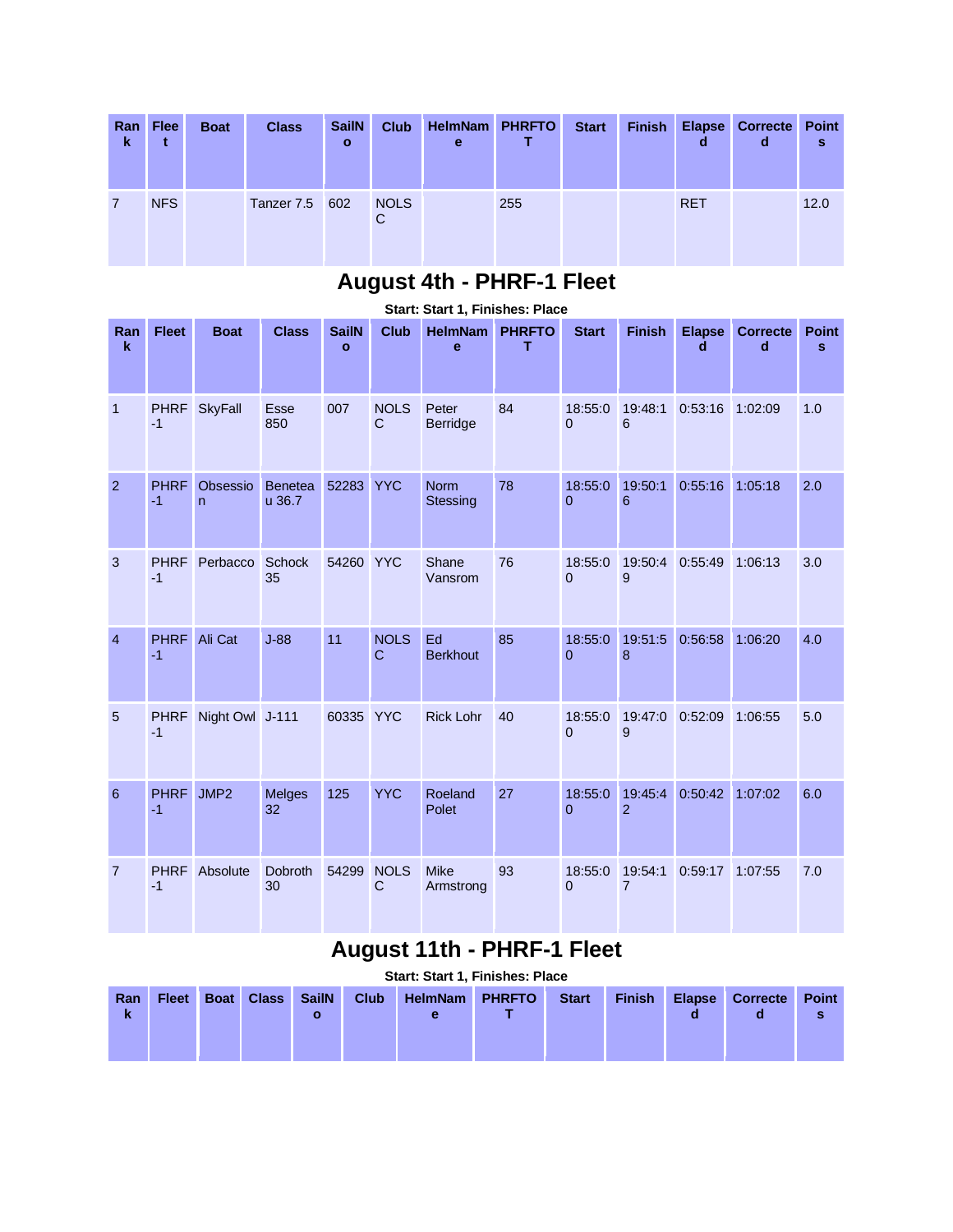| Ran<br>k       | <b>Fleet</b>        | <b>Boat</b>                  | <b>Class</b>  | <b>SailN</b><br>$\mathbf{o}$ | <b>Club</b>      | <b>HelmNam</b><br>e   | <b>PHRFTO</b> | <b>Start</b>            | <b>Finish</b> | <b>Elapse</b><br>d | <b>Correcte</b><br>d | <b>Point</b><br>s |
|----------------|---------------------|------------------------------|---------------|------------------------------|------------------|-----------------------|---------------|-------------------------|---------------|--------------------|----------------------|-------------------|
| $\overline{1}$ | <b>PHRF</b><br>$-1$ | Owl                          | Night J-111   | 60335 YYC                    |                  | <b>Rick Lohr</b>      | 40            | 19:00:0<br>$\mathbf{0}$ | 19:50:5<br>8  | 0:50:58            | 1:05:24              | 1.0               |
| 2              | <b>PHRF</b><br>$-1$ | Ali<br>Cat                   | $J-88$        | 11                           | <b>NOLS</b><br>C | Ed<br><b>Berkhout</b> | 85            | 19:00:0<br>$\mathbf{0}$ | 19:57:5       | 0:57:51            | 1:07:22              | 2.0               |
| 3              | <b>PHRF</b><br>$-1$ | <b>JMP</b><br>$\overline{2}$ | Melge<br>s 32 | 125                          | <b>YYC</b>       | Roeland<br>Polet      | 27            | 19:00:0<br>$\mathbf{0}$ | 19:53:2<br>0  | 0:53:20            | 1:10:31              | 3.0               |

#### **August 18th - PHRF-1 Fleet**

|                    |                     |                          |                          |                              |                             | Start: Start 1, Finishes: Place |                    |                         |                        |                    |                      |                   |
|--------------------|---------------------|--------------------------|--------------------------|------------------------------|-----------------------------|---------------------------------|--------------------|-------------------------|------------------------|--------------------|----------------------|-------------------|
| Ran<br>$\mathbf k$ | <b>Fleet</b>        | <b>Boat</b>              | <b>Class</b>             | <b>SailN</b><br>$\mathbf{o}$ | <b>Club</b>                 | <b>HelmNam</b><br>$\mathbf e$   | <b>PHRFTO</b><br>т | <b>Start</b>            | <b>Finish</b>          | <b>Elapse</b><br>d | <b>Correcte</b><br>d | <b>Point</b><br>s |
| $\mathbf{1}$       | <b>PHRF</b><br>$-1$ | Obsessio<br>$\mathsf{n}$ | <b>Benetea</b><br>u 36.7 | 52283 YYC                    |                             | <b>Norm</b><br><b>Stessing</b>  | 78                 | 19:00:0<br>$\Omega$     | 19:38:5<br>$\mathbf 0$ | 0:38:50            | 0:45:53              | 1.0               |
| 2                  | <b>PHRF</b><br>$-1$ | Absolute                 | <b>Dobroth</b><br>30     | 54299                        | <b>NOLS</b><br>$\mathbf C$  | <b>Mike</b><br>Armstrong        | 93                 | 19:00:0<br>$\Omega$     | 19:42:2                | 0:42:21            | 0:48:31              | 2.0               |
| 3                  | <b>PHRF</b><br>$-1$ | Ali Cat                  | $J-88$                   | 11                           | <b>NOLS</b><br>$\mathsf{C}$ | Ed<br><b>Berkhout</b>           | 85                 | 19:00:0<br>$\Omega$     | 19:42:3<br>9           | 0:42:39            | 0:49:40              | 3.0               |
| $\overline{4}$     | <b>PHRF</b><br>$-1$ | JMP2                     | <b>Melges</b><br>32      | 125                          | <b>YYC</b>                  | Roeland<br>Polet                | 27                 | 19:00:0<br>$\mathbf{0}$ | 19:38:5<br>5           | 0:38:55            | 0:51:27              | 4.0               |
| 5                  | <b>PHRF</b><br>$-1$ | Night Owl J-111          |                          | 60335                        | <b>YYC</b>                  | <b>Rick Lohr</b>                | 40                 |                         |                        | <b>RET</b>         |                      | 9.0               |
| $5\overline{5}$    | <b>PHRF</b><br>$-1$ | Perbacco                 | <b>Schock</b><br>35      | 54260                        | <b>YYC</b>                  | Shane<br>Vansrom                | 76                 |                         |                        | <b>RET</b>         |                      | 9.0               |

#### **August 25th - PHRF-1 Fleet**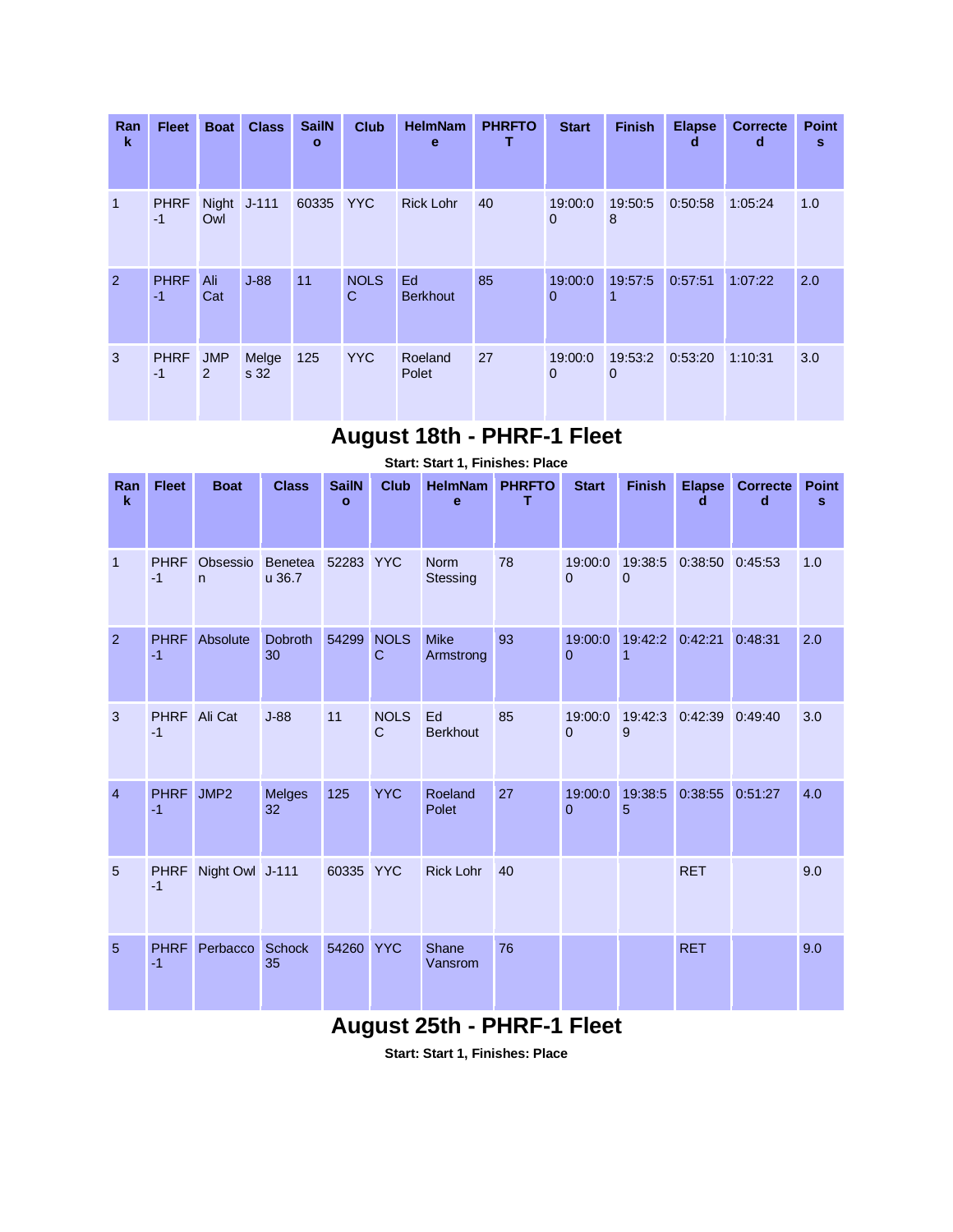| Ran<br>$\mathbf k$ | <b>Fleet</b>        | <b>Boat</b>              | <b>Class</b>             | <b>SailN</b><br>$\mathbf{o}$ | <b>Club</b>                | <b>HelmNam</b><br>e      | <b>PHRFTO</b><br>т | <b>Start</b>        | <b>Finish</b> | <b>Elapse</b><br>d  | <b>Correcte</b><br>d | <b>Point</b><br>s |
|--------------------|---------------------|--------------------------|--------------------------|------------------------------|----------------------------|--------------------------|--------------------|---------------------|---------------|---------------------|----------------------|-------------------|
| $\mathbf{1}$       | <b>PHRF</b><br>$-1$ | Obsessio<br>$\mathsf{n}$ | <b>Benetea</b><br>u 36.7 | 52283 YYC                    |                            | <b>Norm</b><br>Stessing  | 78                 | 19:00:0<br>$\Omega$ | 19:38:1<br>5  | $0:38:15$ $0:45:11$ |                      | 1.0               |
| $\overline{2}$     | <b>PHRF</b><br>$-1$ | JMP2                     | <b>Melges</b><br>32      | 125                          | <b>YYC</b>                 | Roeland<br>Polet         | 27                 | 19:00:0<br>$\Omega$ | 19:34:2<br>3  | 0:34:23             | 0:45:28              | 2.0               |
| 3                  | <b>PHRF</b><br>$-1$ | Night Owl J-111          |                          | 60335 YYC                    |                            | <b>Rick Lohr</b>         | 40                 | 19:00:0<br>$\Omega$ | 19:38:0<br>7  | 0:38:07             | 0:48:55              | 3.0               |
| $\overline{4}$     | <b>PHRF</b><br>$-1$ | Perbacco                 | <b>Schock</b><br>35      | 54260                        | <b>YYC</b>                 | Shane<br>Vansrom         | 76                 | 19:00:0<br>$\Omega$ | 19:41:3<br>7  | 0:41:37             | 0:49:22              | 4.0               |
| 5                  | <b>PHRF</b><br>$-1$ | Ali Cat                  | $J-88$                   | 11                           | <b>NOLS</b><br>$\mathbf C$ | Ed<br><b>Berkhout</b>    | 85                 | 19:00:0<br>$\Omega$ | 19:43:0<br>3  | 0:43:03             | 0:50:08              | 5.0               |
| 6                  | <b>PHRF</b><br>$-1$ | <b>SkyFall</b>           | <b>Esse</b><br>850       | 007                          | <b>NOLS</b><br>$\mathbf C$ | Peter<br><b>Berridge</b> | 84                 | 19:00:0<br>$\Omega$ | 19:43:2<br>6  | 0:43:26             | 0:50:41              | 6.0               |

# **August 4th - PHRF-2 Fleet**

| Ran            | <b>Fleet</b>        | <b>Boat</b>           | <b>Class</b> | <b>SailN</b> | <b>Club</b>      | <b>HelmNam</b>         | <b>PHRFTO</b> | <b>Start</b>            | <b>Finish</b> | <b>Elapse</b>   | <b>Correcte</b> | <b>Point</b> |
|----------------|---------------------|-----------------------|--------------|--------------|------------------|------------------------|---------------|-------------------------|---------------|-----------------|-----------------|--------------|
| $\mathbf k$    |                     |                       |              | $\mathbf{o}$ |                  | e                      | т             |                         |               | d               | d               | s            |
| $\mathbf{1}$   | <b>PHRF</b><br>$-2$ | Extra<br><b>Bases</b> | Olson<br>30  | 18186        | <b>NOLS</b><br>C | James<br>Day           | 114           | 18:50:0<br>$\mathbf 0$  | 19:45:3<br>1  | 0:55:31         | 1:01:01         | 1.0          |
| 2              | <b>PHRF</b><br>$-2$ | Mo Money              | $J-22$       | 489          | <b>YYC</b>       | Vic Snyder             | 167           | 18:50:0<br>$\mathbf{0}$ | 19:51:4<br>6  | 1:01:46 1:01:33 |                 | 2.0          |
| 3              | <b>PHRF</b><br>$-2$ | Squirmy               | C&C 29-<br>2 | 406          | <b>YYC</b>       | Alex<br>O'Brien        | 176           | 18:50:0<br>$\mathbf 0$  | 19:53:0<br>4  | 1:03:04 1:01:52 |                 | 3.0          |
| $\overline{4}$ | <b>PHRF</b><br>$-2$ | Kraken                | <b>SR-27</b> | 727          | <b>NOLS</b><br>C | Cody<br>Montgome<br>ry | 110           | 18:50:0<br>$\mathbf{0}$ | 19:46:2<br>7  | 0:56:27         | 1:02:31         | 4.0          |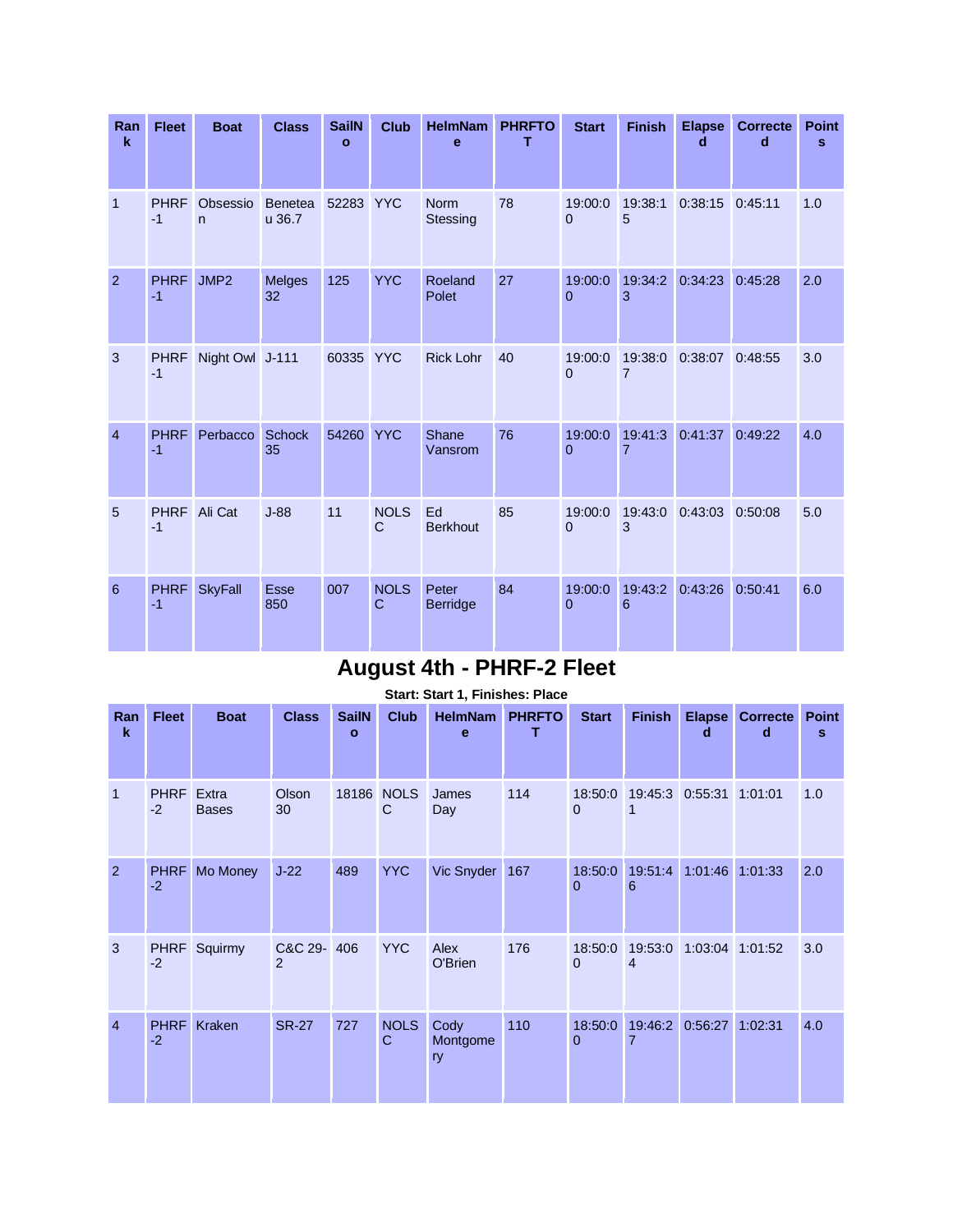| Ran<br>k       | <b>Fleet</b>        | <b>Boat</b>             | <b>Class</b>                    | <b>SailN</b><br>$\mathbf{o}$ | <b>Club</b>                 | <b>HelmNam</b><br>e          | <b>PHRFTO</b><br>т | <b>Start</b>              | <b>Finish</b>             | <b>Elapse</b><br>d | <b>Correcte</b><br>d | <b>Point</b><br>s |
|----------------|---------------------|-------------------------|---------------------------------|------------------------------|-----------------------------|------------------------------|--------------------|---------------------------|---------------------------|--------------------|----------------------|-------------------|
| 5              | <b>PHRF</b><br>$-2$ | Margaritavil J-70<br>le |                                 | 303                          | <b>YYC</b>                  | <b>Scott</b><br><b>Dinse</b> | 114                | 18:50:0<br>$\Omega$       | 19:47:3<br>$\mathbf{1}$   | 0:57:31 1:03:12    |                      | 5.0               |
| 6              | <b>PHRF</b><br>$-2$ | <b>Bad Habit</b>        | $J-24$                          | 1252                         | <b>NOLS</b><br>$\mathsf{C}$ | <b>Rick Sherk</b>            | 162                | 18:50:0<br>$\Omega$       | 19:53:0<br>$\overline{1}$ | 1:03:01            | 1:03:21              | 6.0               |
| $\overline{7}$ | <b>PHRF</b><br>$-2$ | Wings                   | Benetea<br>u 10R                | 34                           | <b>NOLS</b><br>$\mathsf{C}$ | <b>Bill Cavers</b>           | 97                 | 18:50:0<br>$\overline{0}$ | 19:46:2<br>6              | 0:56:26            | 1:04:08              | 7.0               |
| 8              | <b>PHRF</b><br>$-2$ | <b>Boom</b>             | Laser<br>28                     | 104                          | <b>NOLS</b><br>$\mathbf C$  | Larry<br><b>Huibers</b>      | 126                | 18:50:0<br>$\overline{0}$ | 19:49:5<br>$\mathbf{1}$   | 0:59:51            | 1:04:17              | 8.0               |
| 9              | <b>PHRF</b><br>$-2$ | Unplugged               | Laser<br>28                     | 164                          | <b>NOLS</b><br>$\mathbf C$  | <b>John Mills</b>            | 132                | 18:50:0<br>$\Omega$       | 19:50:5<br>$\mathbf{1}$   | 1:00:51            | 1:04:37              | 9.0               |
| 10             | <b>PHRF</b><br>$-2$ | <b>Lucky Lady</b>       | Pearson<br>30                   | 239                          | <b>YYC</b>                  | Josh Stack                   | 177                | 18:50:0<br>$\Omega$       | 19:58:1<br>6              | 1:08:16            | 1:06:51              | 10.0              |
| 11             | <b>PHRF</b><br>$-2$ | Summer<br>Love          | <b>Benetea</b><br>u First<br>32 | 1825                         | <b>YYC</b>                  | Gabriel<br>Lewis             | 144                | 18:50:0<br>$\Omega$       | 19:57:4<br>$\overline{0}$ | 1:07:40 1:10:16    |                      | 11.0              |
| 12             | <b>PHRF</b><br>$-2$ | J9                      | J9                              | $\overline{2}$               | <b>YYC</b>                  | Don Finkle                   | 120                | 18:50:0<br>$\Omega$       | 19:49:3<br>$\overline{1}$ | <b>RET</b>         |                      | 16.0              |

# **August 11th - PHRF-2 Fleet**

| Ran<br>$\mathbf k$ | <b>Fleet</b>        | <b>Boat</b>   | <b>Clas</b><br>s | <b>SailN</b><br>$\mathbf{o}$ | <b>Club</b>      | <b>HelmNam</b><br>e | <b>PHRFTO</b> | <b>Start</b>        | <b>Finish</b> | <b>Elapse</b><br>d              | <b>Correcte</b><br>d | <b>Point</b><br>s |
|--------------------|---------------------|---------------|------------------|------------------------------|------------------|---------------------|---------------|---------------------|---------------|---------------------------------|----------------------|-------------------|
| 1                  | $-2$                | PHRF Mo Money | $J-22$ 489       |                              | <b>YYC</b>       | Vic Snyder          | 167           | $\Omega$            | 9             | 18:55:0 19:49:2 0:54:29 0:54:17 |                      | 1.0               |
| <sup>2</sup>       | <b>PHRF</b><br>$-2$ | Kraken        | SR-<br>27        | 727                          | <b>NOLS</b><br>C | Cody<br>Montgomer   | 110           | 18:55:0<br>$\Omega$ | 19:48:5<br>1  | 0:53:51                         | 0:59:38              | 2.0               |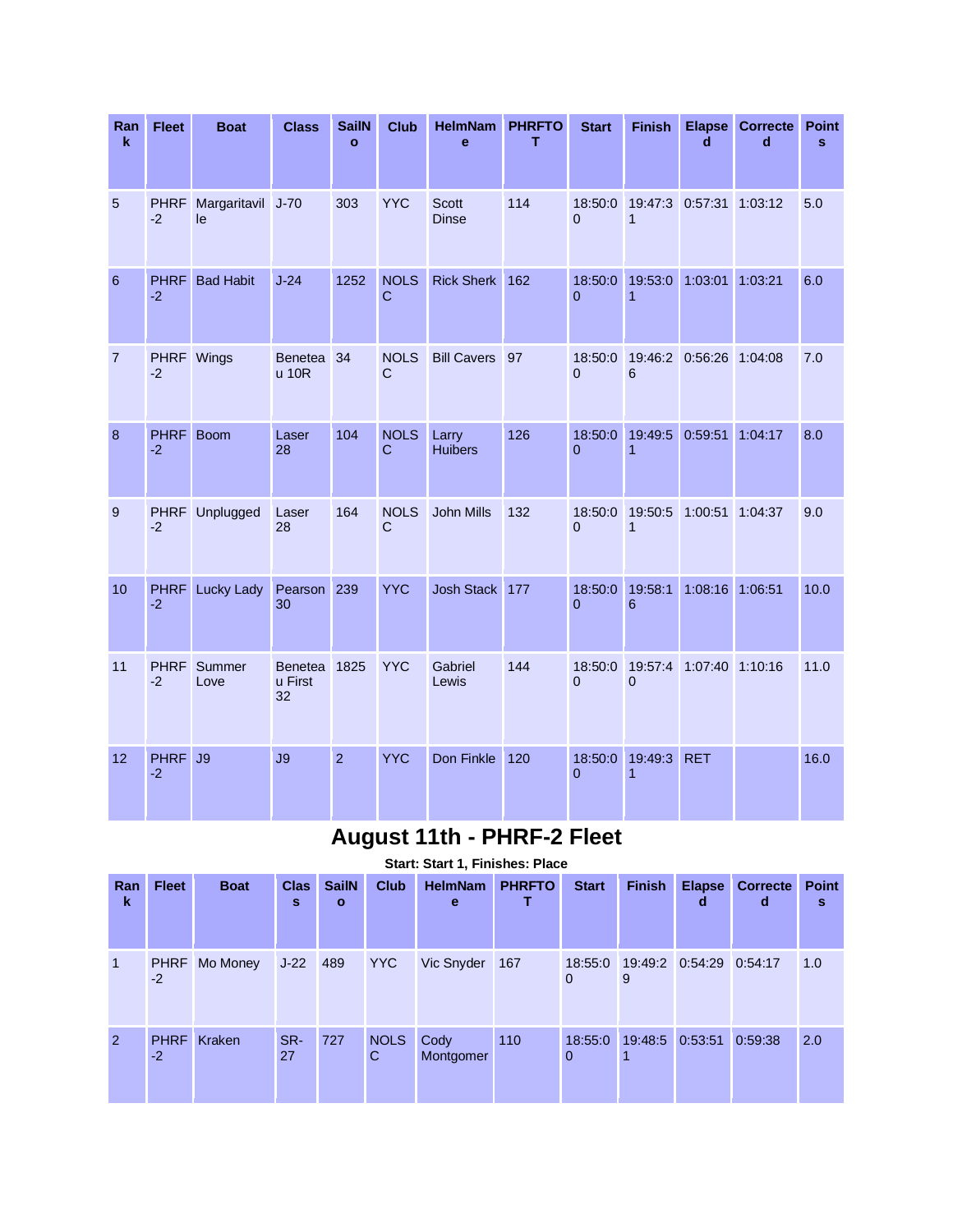| Ran<br>$\mathbf k$ | <b>Fleet</b>        | <b>Boat</b>                       | <b>Clas</b><br>$\mathbf{s}$ | <b>SailN</b><br>$\mathbf{o}$ | <b>Club</b>                 | <b>HelmNam</b><br>e     | <b>PHRFTO</b><br>т | <b>Start</b>        | <b>Finish</b>             | <b>Elapse</b><br>d | <b>Correcte</b><br>d | <b>Point</b><br>s |
|--------------------|---------------------|-----------------------------------|-----------------------------|------------------------------|-----------------------------|-------------------------|--------------------|---------------------|---------------------------|--------------------|----------------------|-------------------|
|                    |                     |                                   |                             |                              |                             | y                       |                    |                     |                           |                    |                      |                   |
| 3                  | <b>PHRF</b><br>$-2$ | Margaritavill J-70<br>$\mathbf e$ |                             | 303                          | <b>YYC</b>                  | Scott Dinse 114         |                    | 18:55:0<br>$\Omega$ | 19:51:4<br>$\overline{4}$ | 0:56:44            | 1:02:21              | 3.0               |
| $\overline{4}$     | <b>PHRF</b><br>$-2$ | Squirmy                           | C&C<br>$29 - 2$             | 406                          | <b>YYC</b>                  | Alex<br>O'Brien         | 176                | 18:55:0<br>$\Omega$ | 19:58:4<br>$\Omega$       | 1:03:40            | 1:02:27              | 4.0               |
| 5                  | <b>PHRF</b><br>$-2$ | <b>Boom</b>                       | Lase<br>r <sub>28</sub>     | 104                          | <b>NOLS</b><br>$\mathsf{C}$ | Larry<br><b>Huibers</b> | 126                | 18:55:0<br>$\Omega$ | 19:53:1<br>9              | 0:58:19            | 1:02:38              | 5.0               |
| 6                  | <b>PHRF</b><br>$-2$ | <b>Unplugged</b>                  | Lase<br>r <sub>28</sub>     | 164                          | <b>NOLS</b><br>$\mathbf C$  | <b>John Mills</b>       | 132                | 18:55:0<br>$\Omega$ | 19:55:5<br>$\overline{7}$ | 1:00:57            | 1:04:43              | 6.0               |
| $\overline{7}$     | <b>PHRF</b><br>$-2$ | <b>Extra Bases</b>                | Olso<br>n 30                | 18186                        | <b>NOLS</b><br>C            | James Day 114           |                    |                     |                           | <b>DNS</b>         |                      | 16.0              |

## **August 18th - PHRF-2 Fleet**

|                    |                     |                              |                    |                   |                  | Start: Start 1, Finishes: Place |                    |                           |                     |                    |                      |                   |
|--------------------|---------------------|------------------------------|--------------------|-------------------|------------------|---------------------------------|--------------------|---------------------------|---------------------|--------------------|----------------------|-------------------|
| Ran<br>$\mathbf k$ | <b>Fleet</b>        | <b>Boat</b>                  | <b>Class</b>       | <b>SailN</b><br>O | <b>Club</b>      | <b>HelmNam</b><br>e             | <b>PHRFTO</b><br>т | <b>Start</b>              | <b>Finish</b>       | <b>Elapse</b><br>d | <b>Correcte</b><br>d | <b>Point</b><br>s |
| $\mathbf{1}$       | <b>PHRF</b><br>$-2$ | Mo<br>Money                  | $J-22$             | 489               | <b>YYC</b>       | Vic Snyder                      | 167                | 18:55:0<br>$\mathbf{0}$   | 19:40:1<br>9        | 0:45:19            | 0:45:09              | 1.0               |
| $\overline{2}$     | <b>PHRF</b><br>$-2$ | <b>Extra</b><br><b>Bases</b> | <b>Olson</b><br>30 | 18186             | <b>NOLS</b><br>C | James Day 114                   |                    | 18:55:0<br>$\Omega$       | 19:36:3<br>7        | 0:41:37            | 0:45:44              | 2.0               |
| 3                  | <b>PHRF</b><br>$-2$ | Kraken                       | <b>SR-27</b>       | 727               | <b>NOLS</b><br>C | Cody<br>Montgomer<br>y          | 110                | 18:55:0<br>$\Omega$       | 19:39:1<br>$\Omega$ | 0:44:10            | 0:48:55              | 3.0               |
| $\overline{4}$     | <b>PHRF</b><br>$-2$ | Unplugge<br>d                | Laser 28           | 164               | <b>NOLS</b><br>C | <b>John Mills</b>               | 132                | 18:55:0<br>$\overline{0}$ | 19:41:0<br>5        | 0:46:05            | 0:48:56              | 4.0               |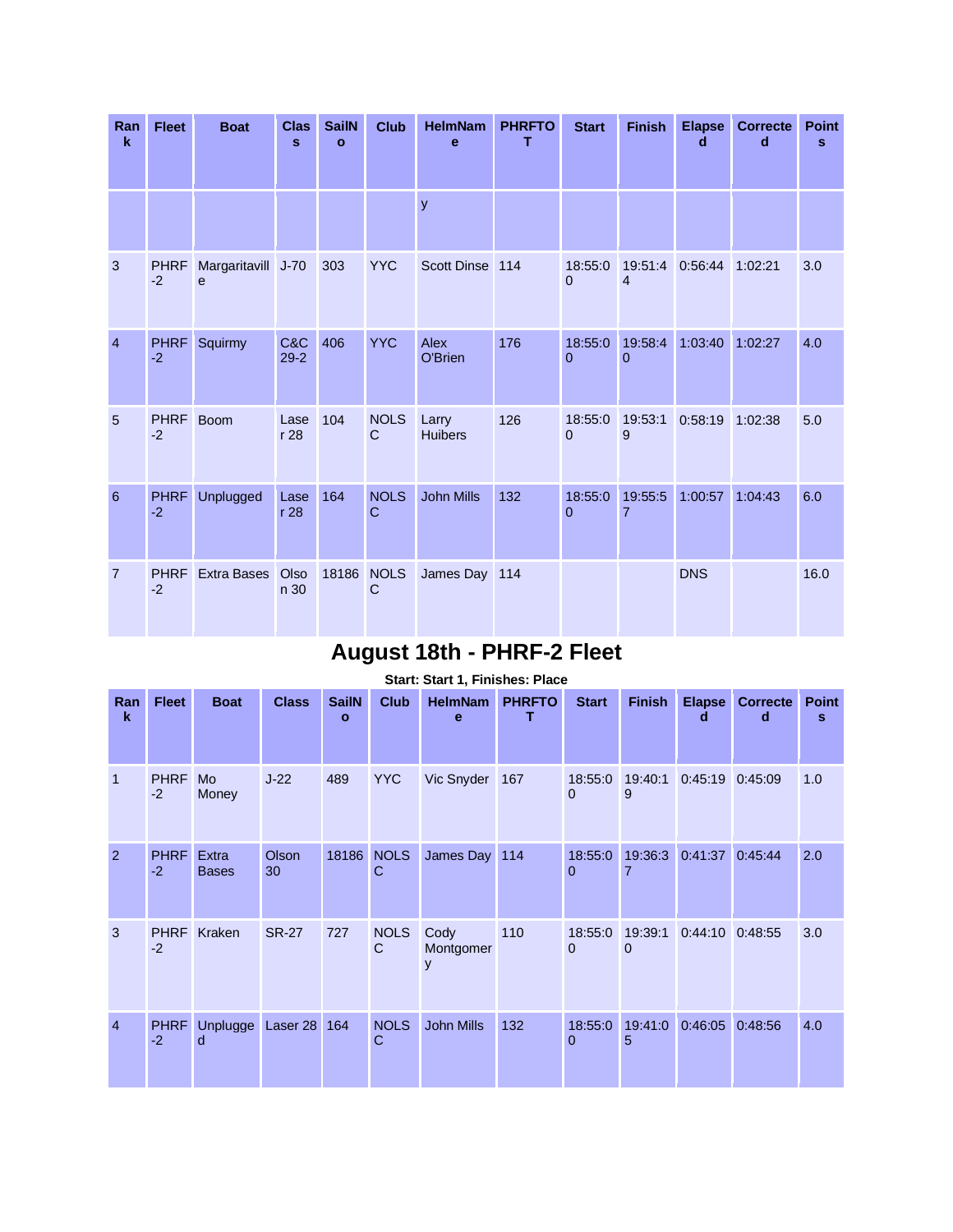| Ran<br>$\mathbf k$ | <b>Fleet</b>        | <b>Boat</b>    | <b>Class</b>            | <b>SailN</b><br>o | <b>Club</b>                | <b>HelmNam</b><br>е     | <b>PHRFTO</b><br>т | <b>Start</b>           | <b>Finish</b> | <b>Elapse</b><br>d | <b>Correcte</b><br>d | <b>Point</b><br>s |
|--------------------|---------------------|----------------|-------------------------|-------------------|----------------------------|-------------------------|--------------------|------------------------|---------------|--------------------|----------------------|-------------------|
| 5                  | <b>PHRF</b><br>$-2$ | <b>Boom</b>    | Laser 28                | 104               | <b>NOLS</b><br>C           | Larry<br><b>Huibers</b> | 126                | 18:55:0<br>$\Omega$    | 19:40:4<br>7  | 0:45:47            | 0:49:10              | 5.0               |
| 6                  | <b>PHRF</b><br>$-2$ | Lucky<br>Lady  | Pearson<br>30           | 239               | <b>YYC</b>                 | <b>Josh Stack</b>       | 177                | 18:55:0<br>0           | 19:46:2<br>5  | 0:51:25            | 0:50:21              | 6.0               |
| $\overline{7}$     | <b>PHRF</b><br>$-2$ | Squirmy        | C&C 29-<br>2            | 406               | <b>YYC</b>                 | Alex<br>O'Brien         | 176                | 18:55:0<br>$\Omega$    | 19:46:5       | 0:51:51            | 0:50:52              | 7.0               |
| 8                  | <b>PHRF</b><br>$-2$ | Bad Habit J-24 |                         | 1252              | <b>NOLS</b><br>$\mathbf C$ | <b>Rick Sherk</b>       | 162                | 18:55:0<br>$\Omega$    | 19:46:5<br>5  | 0:51:55            | 0:52:12              | 8.0               |
| 9                  | <b>PHRF</b><br>$-2$ | Wings          | <b>Benetea</b><br>u 10R | 34                | <b>NOLS</b><br>C           | <b>Bill Cavers</b>      | 97                 | 18:55:0<br>$\mathbf 0$ | 19:44:0<br>2  | 0:49:02 0:55:43    |                      | 9.0               |

## **August 25th - PHRF-2 Fleet**

| Ran<br>k       | <b>Fleet</b>        | <b>Boat</b>           | <b>Class</b>  | <b>SailN</b><br>$\mathbf{o}$ | <b>Club</b>                | <b>HelmNam</b><br>e          | <b>PHRFTO</b><br>т | <b>Start</b>              | <b>Finish</b>             | <b>Elapse</b><br>d  | <b>Correcte</b><br>d | <b>Point</b><br>s |
|----------------|---------------------|-----------------------|---------------|------------------------------|----------------------------|------------------------------|--------------------|---------------------------|---------------------------|---------------------|----------------------|-------------------|
| $\overline{1}$ | <b>PHRF</b><br>$-2$ | Margaritavil<br>le    | $J-70$        | 303                          | <b>YYC</b>                 | <b>Scott</b><br><b>Dinse</b> | 114                | 18:55:0<br>$\Omega$       | 19:34:4<br>$\Omega$       | 0:39:40 0:43:35     |                      | 1.0               |
| $\overline{2}$ | <b>PHRF</b><br>$-2$ | Extra<br><b>Bases</b> | Olson<br>30   | 18186                        | <b>NOLS</b><br>C           | James<br>Day                 | 114                | 18:55:0<br>$\overline{0}$ | 19:38:3<br>5              | 0:43:35             | 0:47:54              | 2.0               |
| 3              | <b>PHRF</b><br>$-2$ | Mo Money              | $J-22$        | 489                          | <b>YYC</b>                 | Vic Snyder                   | 167                | 18:55:0<br>$\Omega$       | 19:43:0<br>5              | $0:48:05$ $0:47:55$ |                      | 3.0               |
| $\overline{4}$ | <b>PHRF</b><br>$-2$ | <b>Unplugged</b>      | Laser<br>28   | 164                          | <b>NOLS</b><br>$\mathbf C$ | <b>John Mills</b>            | 132                | 18:55:0<br>$\overline{0}$ | 19:41:3                   | 0:46:31             | 0:49:24              | 4.0               |
| 5              | <b>PHRF</b><br>$-2$ | Lucky Lady            | Pearson<br>30 | 239                          | <b>YYC</b>                 | Josh Stack                   | 177                | 18:55:0<br>$\overline{0}$ | 19:46:0<br>$\overline{7}$ | 0:51:07 0:50:03     |                      | 5.0               |